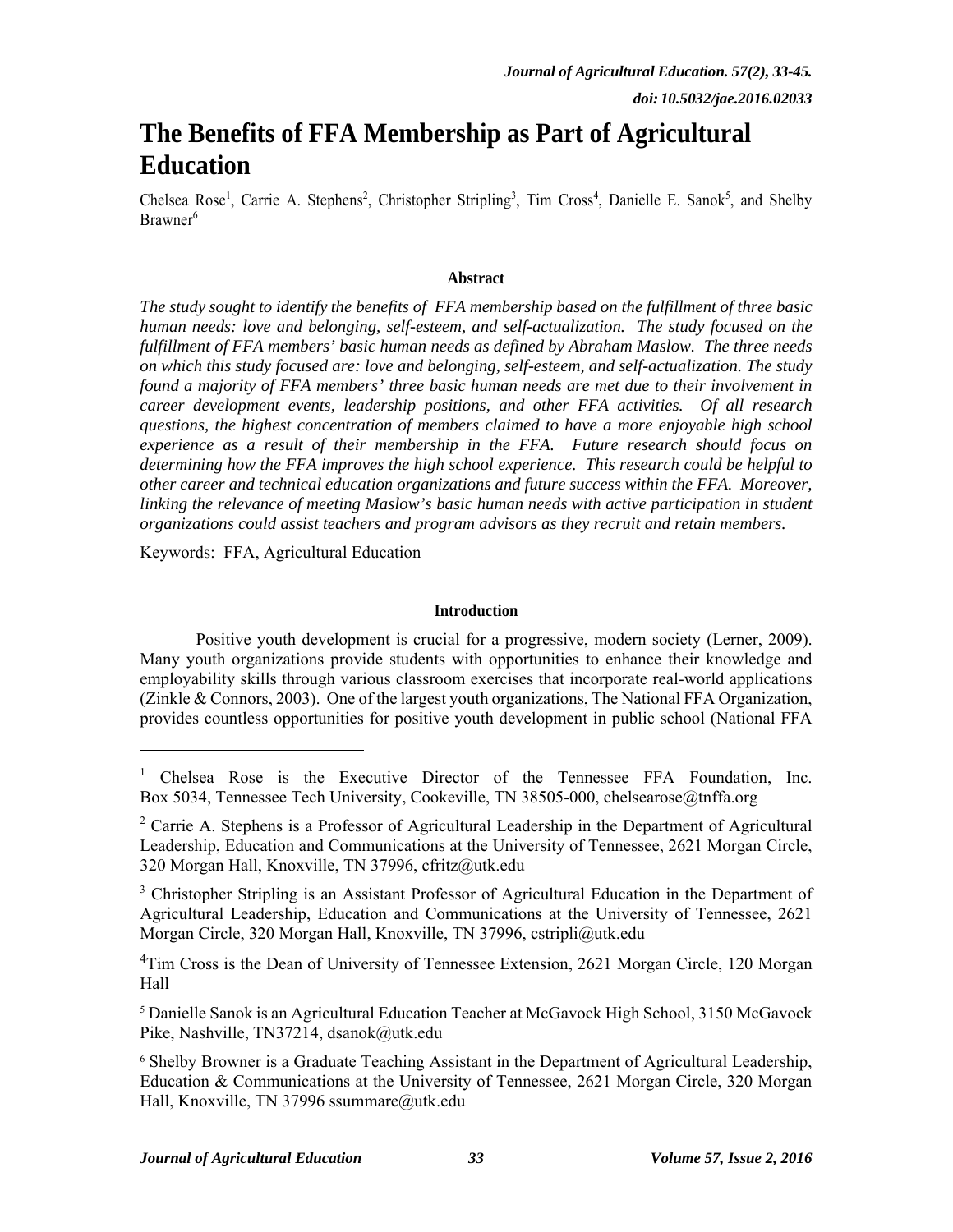Organization, 2010). The National FFA Organization is a student-led youth organization designed to promote positive youth development by engaging youth in leadership activities, which are focused on careers in agriculture (National FFA Organization, 2003). The FFA is also founded on the principles of providing members with opportunities to further agricultural leadership, cooperation, and citizenship (Townsend & Carter, 1983). In addition, the partnership between the FFA and agricultural education strives to prepare its members for successful careers and provide valuable resources for individuals to make a lifetime of informed choices in global agriculture, food, fiber, and natural resources (National FFA Organization, 2013).

Members of the FFA are enrolled in agricultural education, which consists of three interconnected areas: classroom instruction, experiential learning, and leadership education (National Association of Agricultural Educators, 2015). Students, who are enrolled in agricultural courses have the opportunity to be involved in experiential learning through their Supervised Agriculture Experience (SAE) projects, and participate in leadership education activities through the FFA (National Association of Agricultural Educators, 2015). Previous research highlighted some benefits obtained by being involved in the FFA. Some of those benefits are the opportunity to reach personal goals, engage in meaningful activities, as well as increase self-esteem, cognitive needs, and self-actualization (Croom & Flowers, 2001a). Croom and Flowers (2001b) also indicated students' join the FFA to meet their need for sense of belonging and self-esteem. Furthermore, Bird, Henry, and Phelps (2012) agreed students enjoy the FFA because they want to be a part of something important, which fuels the need for sense of belonging. Through FFA participation, students achieve their different needs through personal gains in public speaking, working with others, life skills, and skills transferrable for college (Bird, Phelps, & Henry, 2012). However, over 900,000 students are enrolled in agricultural education, but only 600,000 participate in the FFA (National FFA Organization, 2015). Without membership in the FFA, agricultural education students are not experiencing the full benefits of leadership education. According to Croom and Flowers (2001c), students decide to join the FFA during one of the most challenging stages in life, teenage adolescence, where their need for sense of belonging, intimacy and love are heightened. Understanding this stage of life could help postulate the reasons for why students choose to enroll in agriculture education, but not the FFA.

As a person progresses through different life stages, his or her sense of belonging to a group becomes imperative (Maslow, 1943). Most individuals long for affectionate relations with other people and a place in a group. Securing a position within a group can build feelings of love and belonging, further leaving individuals with the need for self-respect or self-esteem. By gaining self-respect or self-esteem, one can develop a sense of strength and confidence. Even when the need for love, sense of belonging, and self-esteem are met, Maslow indicated an individual may still seem restless if he/she does not feel they are reaching his/her fullest potential (Maslow, 1943). Therefore, given the analysis from Maslow, both youth and adults need to have an environment where physiological, safety, love, self-esteem, and the sense of belonging needs can be met and also have the opportunity to progress through the hierarchy of needs to establish fulfillment in life.

Maslow's Hierarchy of Needs (1943) postulated how people are motivated to meet and achieve certain needs. Maslow outlined the eight levels of needs humans share as they grow and develop through life. However, there are four basic human needs: physiological, safety, love, and self-esteem. Once an individual has met the four basic needs, then an individual can focus on developing the higher needs areas: need to know and understand, aesthetic, self-actualization, and transcendence (see Figure 1).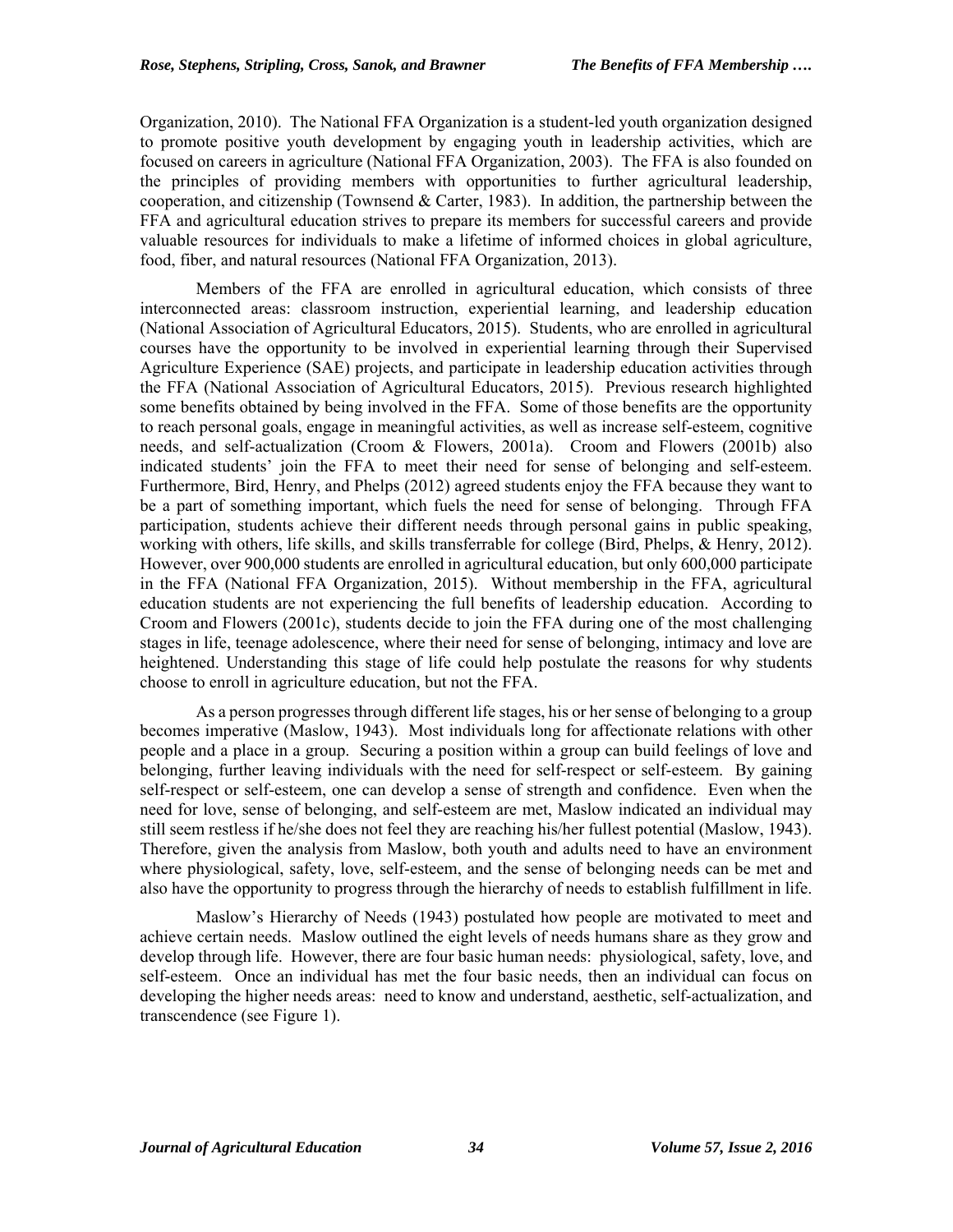

*Figure 1*. Maslow's Hierarchy of Needs. Huitt, W. (2007). *Educational Psychology Interactive*. Valdosta, GA: Valdosta State University. Retrieved from http://www.edpsycinteractive.org/topics/regsys/maslow.html

People throughout their life are motivated to achieve certain needs within the hierarchy, and when one need is fulfilled, a person seeks to achieve the next set of needs. Before a person can progress towards meeting higher growth needs, they must first satisfy lower level basic needs. When basic needs are unmet, two things can happen. First, people become more motivated to fulfill their basic needs, and second, the longer a person is without their basic needs, their need to fulfill those needs becomes stronger (Maslow, 1943). According to Maslow (1943), every person is capable and has the desire to achieve the top of the hierarchy of needs of self-actualization and transcendence. Few people actually achieve self-actualization because life events (e. g. divorce, death, loss of job) can cause fluctuation of achievement within the hierarchy of needs. Furthermore, Maslow (1943) purported every person's needs progress differently and at different stages of life.

In accordance with Maslow's theory of needs fluctuating based on a person's life stages, Croom and Flowers (2001c) indicated students become eligible to join the FFA when they are entering one of the most vulnerable stages of human growth and development. During this stage in life, students need and long for contact, intimacy, and sense of belonging (Croom & Flowers, 2001c). Furthermore, Townsend and Carter (1983) found FFA members who attended local, state, and national events had higher perceptions of personal development and recommended members be continuously encouraged to attend conferences and events to strengthen leadership competencies. However, when examining the statistics in Tennessee, there is a discrepancy in the students enrolled in agricultural education and not the FFA. According to Tennessee FFA Association's (2013) data, approximately 33,500 secondary students are enrolled in agricultural education. However, only 13,644 students are dues paying members of the National FFA Organization (Tennessee FFA, 2013). Thus, 19,856 Tennessee agricultural education students are only participating in the classroom instruction and SAE components of the agricultural education program (National Association of Agricultural Educators, 2013) and are not taking advantage of the leadership component (FFA) of the agricultural education program.

Students within the FFA (National FFA Organization, 2003) are regularly exposed to opportunities for engagement within the organization. However, it is unclear what benefits FFA members receive beyond travel, scholarships, recognition, and awards. This study investigated how students' basic human needs are being fulfilled through involvement in the FFA in Tennessee.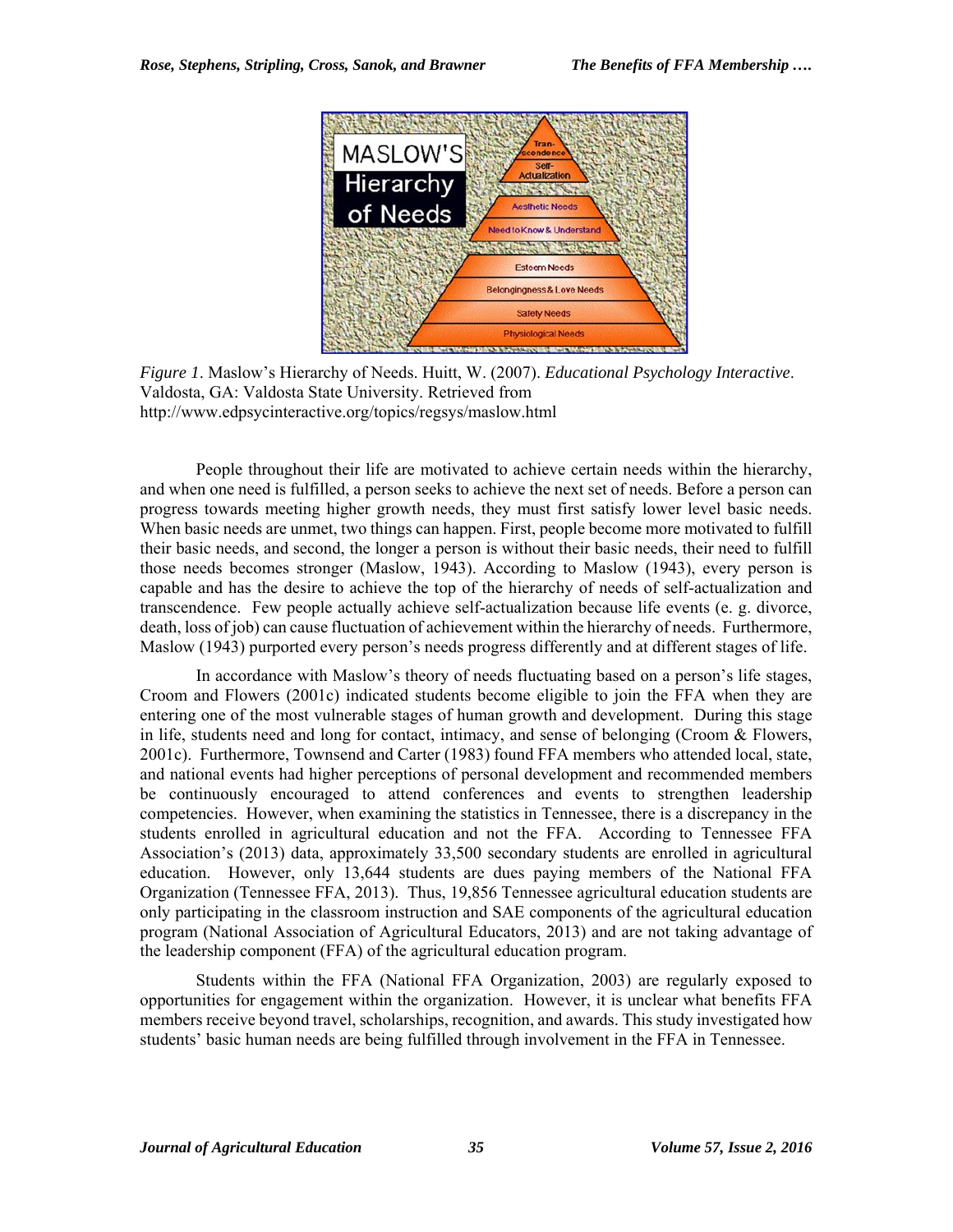#### **Purpose and Objectives**

The study sought to identify the benefits of FFA membership based on the fulfillment of three basic human needs: love and belonging, self-esteem, and self-actualization. The following research objectives gave structure to the research and answered the guiding question in organized detail:

- 1. Determine if FFA members are developing feelings of love and belonging while active in the FFA.
- 2. Describe FFA members' self-esteem as it relates to their FFA involvement.
- 3. Assess FFA members' development of self-actualization through participation in the FFA.

#### **Methods and Procedures**

The research is quantitative in nature and relies on the perspective of FFA members (Ary, Jacobs, & Sorensen, 2010). Specifically, this research sought to understand the benefits of the FFA through descriptive surveys completed by students attending Tennessee FFA Camp. A survey method was chosen because surveys were more easily distributed among students at FFA camp who do not have computer access.

#### **Subjects**

The target population (Ary et al., 2010) for this study was Tennessee FFA members who are enrolled in at least one agricultural education course on the secondary level. FFA membership is implicit due to their participation at Camp Clements FFA Leadership Training Camp. Notice was given to students' guardians that the survey would be taken at FFA camp. They were also notified that participation in the survey was optional.

The sampling frame (Ary et al., 2010) for this study was students in high schools in each of Tennessee's three regions. These regions represent each of Tennessee's three grand divisions: West, Middle, and East. In this study, the sampling frame included  $50 - 100$  students from each of the six weeks of the FFA camp. Convenience sampling was also most sensible to utilize due to the fact that the entire population could not be surveyed and each week of the FFA Camp hosts chapters from each of the three regions of the FFA (Ary et al., 2010).

Students were made aware that their participation was voluntary when the surveys were issued. There were 394 students who participated in the study. Of those participating, 0.3% were incoming high school freshman; 33.8% were incoming high school sophomores; 34.0% were incoming high school juniors; 29.9% were incoming high school seniors; 1.5% were immediate high school graduates. Nearly (96%) all research participants had participated in at least one career development event.

The sample consisted of 37.1% male and 62.7% female members, as well as, 2.5% African-American, 8.6% Hispanic, 86.3% white, non-Hispanic, and 2.6% other ethnicities. According to the National FFA Organization (2014), 67% of the membership, nationally, is white, non-Hispanic; 22% is Hispanic; 8% is African-American or American Indian, and 3% represent other races.

Length of membership in the FFA within the sample included: 32.7% first-year members, 30.5% second-year members, 25.9% third-year members, 10.4% fourth-year members, and 0.3% fifth-year members. Nationally, 5% of FFA members are currently enrolled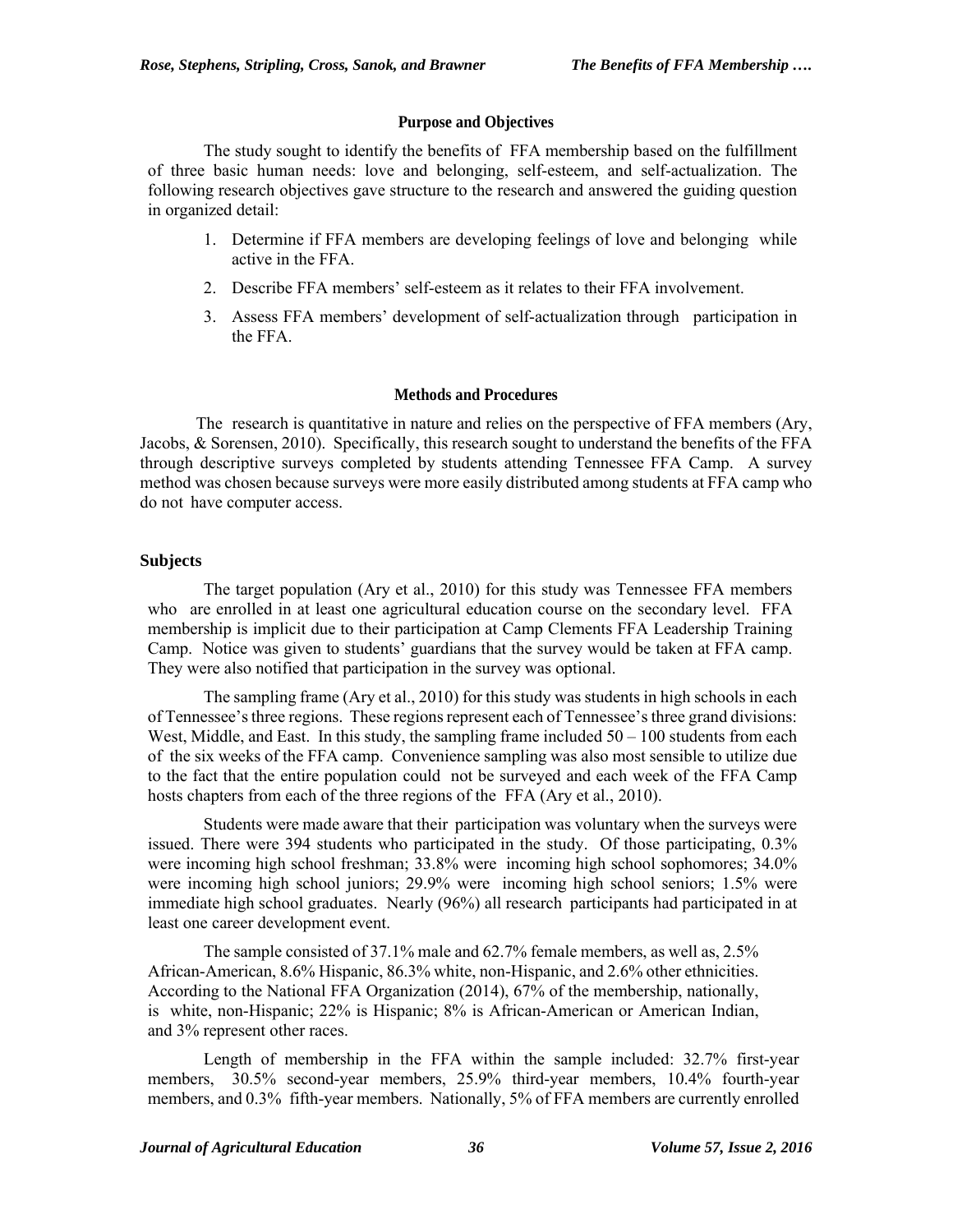in grades 7-8; 91% of FFA members are currently enrolled in grades 9-12; 4% have already graduated from high school and may be engaged in postsecondary studies (National FFA Organization, 2014). Of the members surveyed 40.6% live on a farm; 59.4% do not live on a farm.

### **Instrumentation**

The instrument was created using Maslow's (1943) basic human needs of love and belonging, self-esteem, and self-actualization as a basis for each question. The other two needs: physiological and safety and security were not evaluated in this study. Quite simply, the two lower needs are not easily measurable through written surveys and may not be fully applicable in the question of the benefits of FFA membership.

Three objectives guided the development of survey questions. Objective one was to determine if FFA members are developing feelings of love and belonging while active in the FFA The questions that measured objective one were Question 1a and 2a: ability to work with others, appreciation for agriculture; Question 1b and 2b: recognition; Question 2: leadership positions; Question 4: high school more enjoyable, remain dedicated to school, ability to make friends, a place to call "home", FFA favorite activity; Question 4a: motivates to attend school, remain active in school; and Question 4b: participation in FFA events after-school.

Objective two was to describe FFA members' self-esteem as it relates to their FFA involvement. The questions that measured objective two were Questions 1a and 2a: confidence and ability to speak publicly; Questions 1b and 2b: recognition; Question 1e: participate without pressure, when failed advisor was not upset, more likely to try new things; and Question 3: realize value in college education, realize value in technical training, and more likely to pursue college or technical training

Objective three was to assess FFA members' development of self-actualization through participation in the FFA. The questions that measured objective three were Question 1: gauge student participation in the FFA to allow for deductions regarding the development of selfactualization in subsequent survey questions; Questions 1a and 2a: desire for improvement, desire to set and achieve goals; Questions 1c and 2c: attained knowledge, test skill-level, skill-level improved; Question 3a: plan to pursue college education (4-year), plan to pursue college education (2-year), plan to pursue technical training, plan to enter workforce; Question 3b: self-discipline, reaching goals, remaining dedicated to goals, appreciation for learning; and Question 4c: maintain a GPA, do not want to disappoint advisor with below average grades, below average grades may prevent FFA activity.

Prior to disseminating the survey, face and content validity of the instrument were established through review by an expert panel (Ary et al., 2010), which consisted of two faulty members and one administrator at the University of Tennessee. This panel included two faculty members from the Department of Agricultural Leadership, Education and Communications and the Dean of Extension. Reliability was determined through the use of cognitive interviews (Dillman, Smyth, & Melani, 2010). Cognitive interviewing is used to determine "whether respondents comprehend questions as intended by the survey sponsor and whether questions can be answered accurately" (Dillman et al., 2010, p. 142). Based on the feedback from the expert panel, changes were made to the instrument. Data collected for objectives one through three were analyzed utilizing descriptive statistics.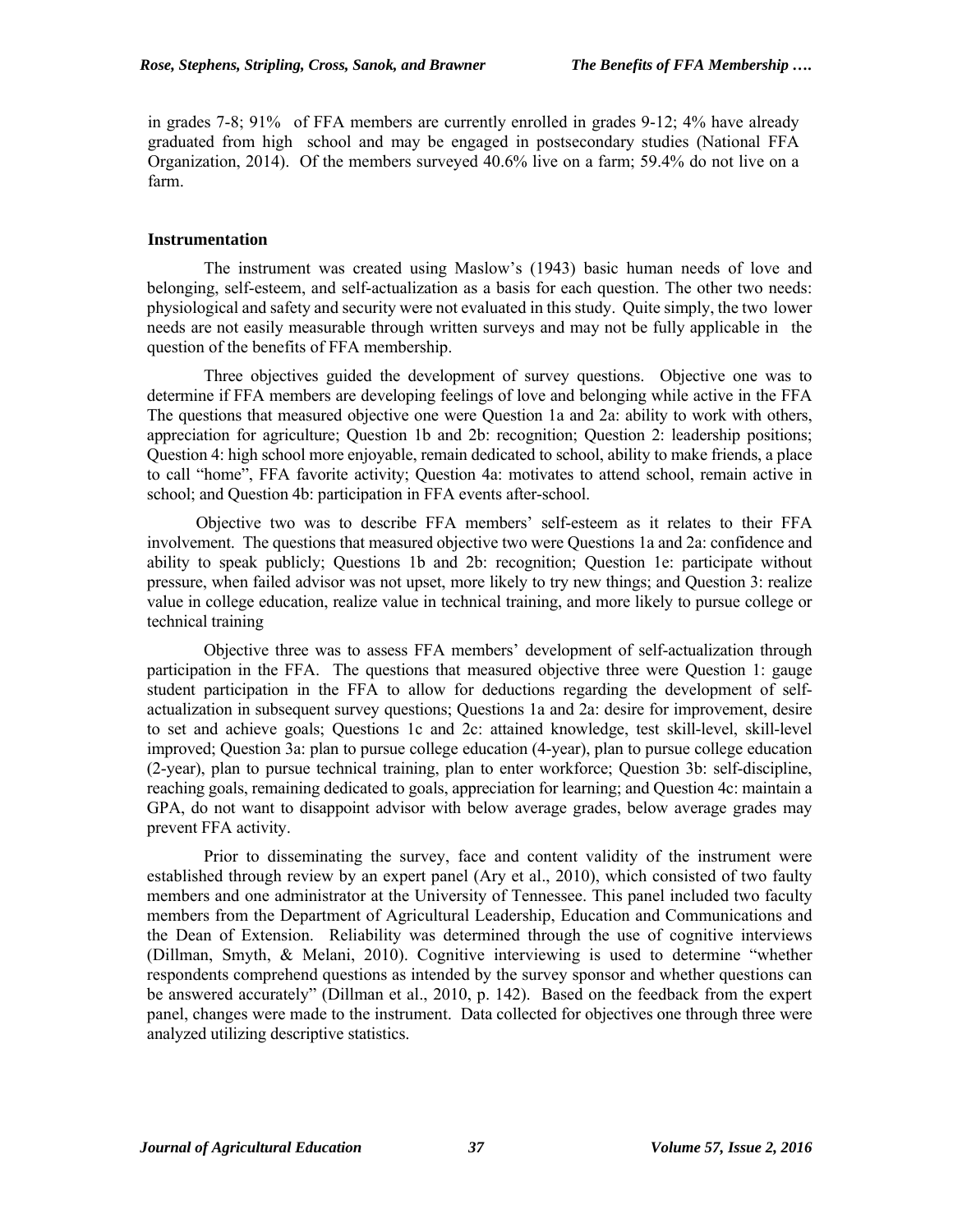## **Results**

The results of the survey are organized by objectives (where totals do not equal 100%, students opted not to answer). Objective one focused on determining if FFA members are developing feelings of love and belonging while actively participating in the FFA. The results in Table 1 show more than 80% of students surveyed agreed either their participation in career development events or leadership roles have strengthened their appreciation for agriculture.

Table 1

| <b>Skills</b>                                                           | Percentage<br>Disagree | Percentage<br>Agree | Percentage<br>Unsure |
|-------------------------------------------------------------------------|------------------------|---------------------|----------------------|
| Appreciation for agriculture gained<br>through career development event | 0.8                    | 89.1                | 3.0                  |
| Ability to work with others gained<br>through career development event  | 1.5                    | 84.0                | 7.1                  |
| Appreciation for agriculture gained through<br>leadership $position(s)$ | 0.5                    | 82.5                | 3.6                  |
| Ability to work with others gained through<br>leadership $position(s)$  | 0.3                    | 81.5                | 4.3                  |

*Participants Skills Relating to Love and Belonging Needs (n=394)* 

Table 2 highlights survey results showing the FFA makes the high school experience more enjoyable, motivates students to remain dedicated and active to their schoolwork, enhances their ability to make friends, gives them a place to call "home" (e.g. sense of belonging), and provokes students to attend school. Approximately, 89.6% of students agree the FFA has given them a place to call "home" within their school. Additionally, 96.2% of students agree that the FFA has made their high school experience more enjoyable.

## Table 2

*Participants School Engagement Relating to Love and Belonging Needs (n=394)* 

| <b>Statements</b>                                                       | Percentage<br>Disagree | Percentage<br>Agree | Percentage<br>Unsure |
|-------------------------------------------------------------------------|------------------------|---------------------|----------------------|
| FFA has made my high school experience<br>more enjoyable.               | 0.5                    | 96.2                | 2.3                  |
| FFA has helped me remain dedicated to school.                           | 4.3                    | 87.1                | 7.4                  |
| FFA has given me the ability to make friends<br>at my school.           | 0.5                    | 93.4                | 4.8                  |
| FFA has given me a place to call "home"<br>within my school.            | 2.3                    | 89.6                | 7.1                  |
| FFA is among my favorite activities at school.                          | 0.5                    | 95.2                | 3.3                  |
| FFA motivates me to attend school.                                      | 5.6                    | 85.0                | 6.6                  |
| FFA is at least part of the reason why I remain<br>active at my school. | 9.1                    | 81.0                | 6.6                  |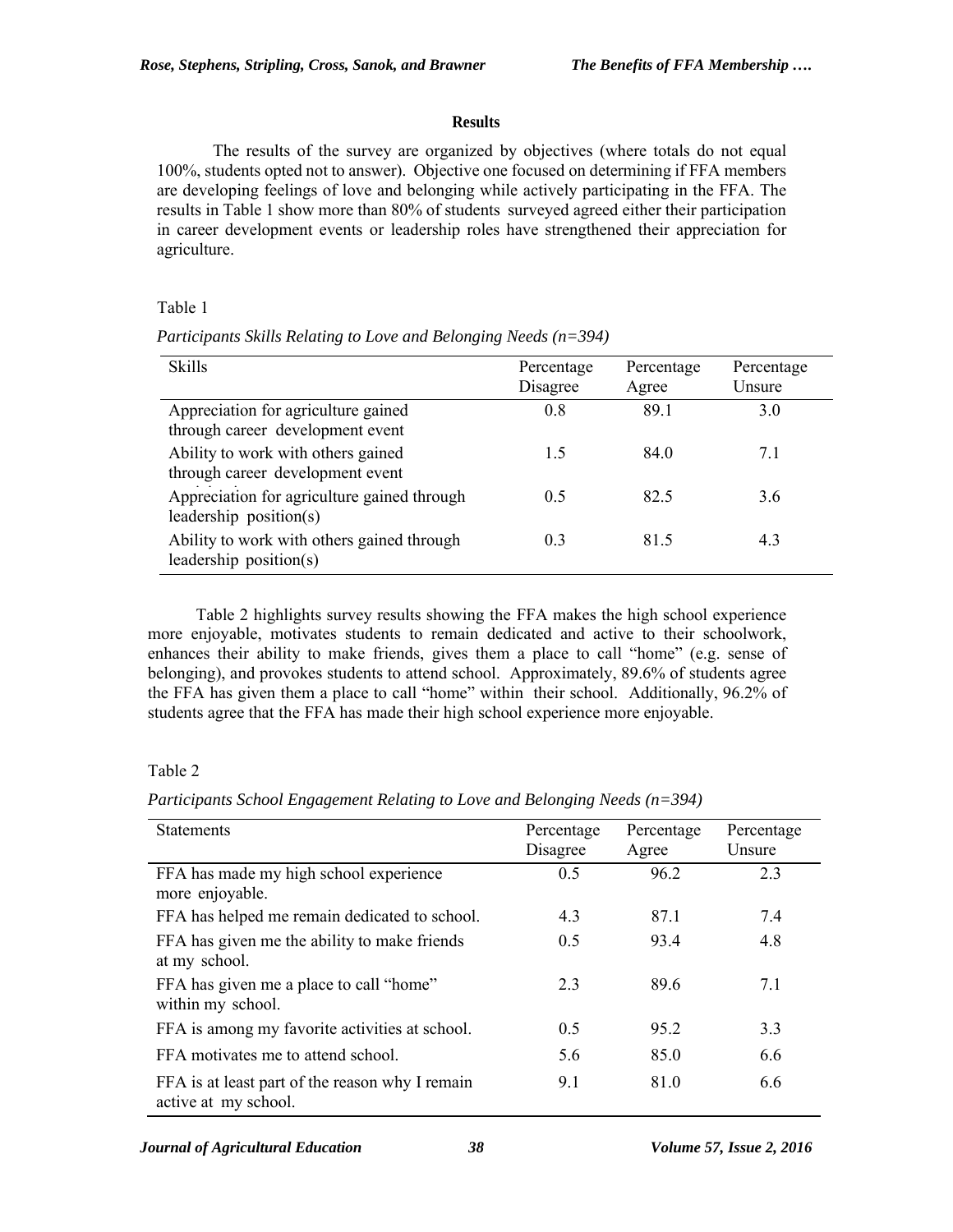Table 3 exhibits how survey participants responded regarding confidence gained and their public speaking abilities. Students were asked to indicate the confidence and speaking abilities gained through career development events and leadership positions. For example, FFA members felt they were more confident by participating in leadership positions within the FFA (78.9%) and also gained a significant amount of confidence from participating in career development events  $(82.5\%)$ .

# Table 3

*Participants Skills Relating to Self-Esteem Needs (n=394)* 

| <b>Skills</b>                                                                          | Percentage<br>Disagree | Percentage<br>Agree | Percentage<br>Unsure |
|----------------------------------------------------------------------------------------|------------------------|---------------------|----------------------|
| Confidence gained through participation in<br>career development events                | 1.8                    | 82.5                | 74                   |
| Ability to speak publicly gained through<br>participation in career development events | 6.1                    | 723                 | 13.2                 |
| Confidence gained through participation in<br>leadership $position(s)$                 | 0.9                    | 78.9                | 5.8                  |
| Ability to speak publicly gained through<br>participation in leadership position(s)    | 3.6                    | 711                 | 11 2                 |

Table 4 shows survey responses measuring student self-esteem by asking about the pressure to succeed, how their advisor(s) react to failure, and how likely students are to try new things. In addition, FFA members were more eager to try new things because of their participation in career development events (81.7%).

# Table 4

*Participants Participation Relating to Self-Esteem Needs (n=394)*

| <b>Statements</b>                                                                              | Percentage<br>Disagree | Percentage<br>Agree | Percentage<br>Unsure |
|------------------------------------------------------------------------------------------------|------------------------|---------------------|----------------------|
| I was able to participate in career development<br>events without a high amount of pressure to | 117                    | 59.1                | 198                  |
| When I failed in a career development<br>event, my advisor was not upset.                      | 12.2                   | 64.7                | 13.7                 |
| I am more likely to try new things due<br>to my participation in career                        |                        | 817                 | 69                   |
|                                                                                                |                        |                     |                      |

Table 5 highlights a majority of students surveyed have realized the value in a college education and technical training. Furthermore, most students agreed they are more likely to pursue higher education as result of their involvement with the FFA (80.5%).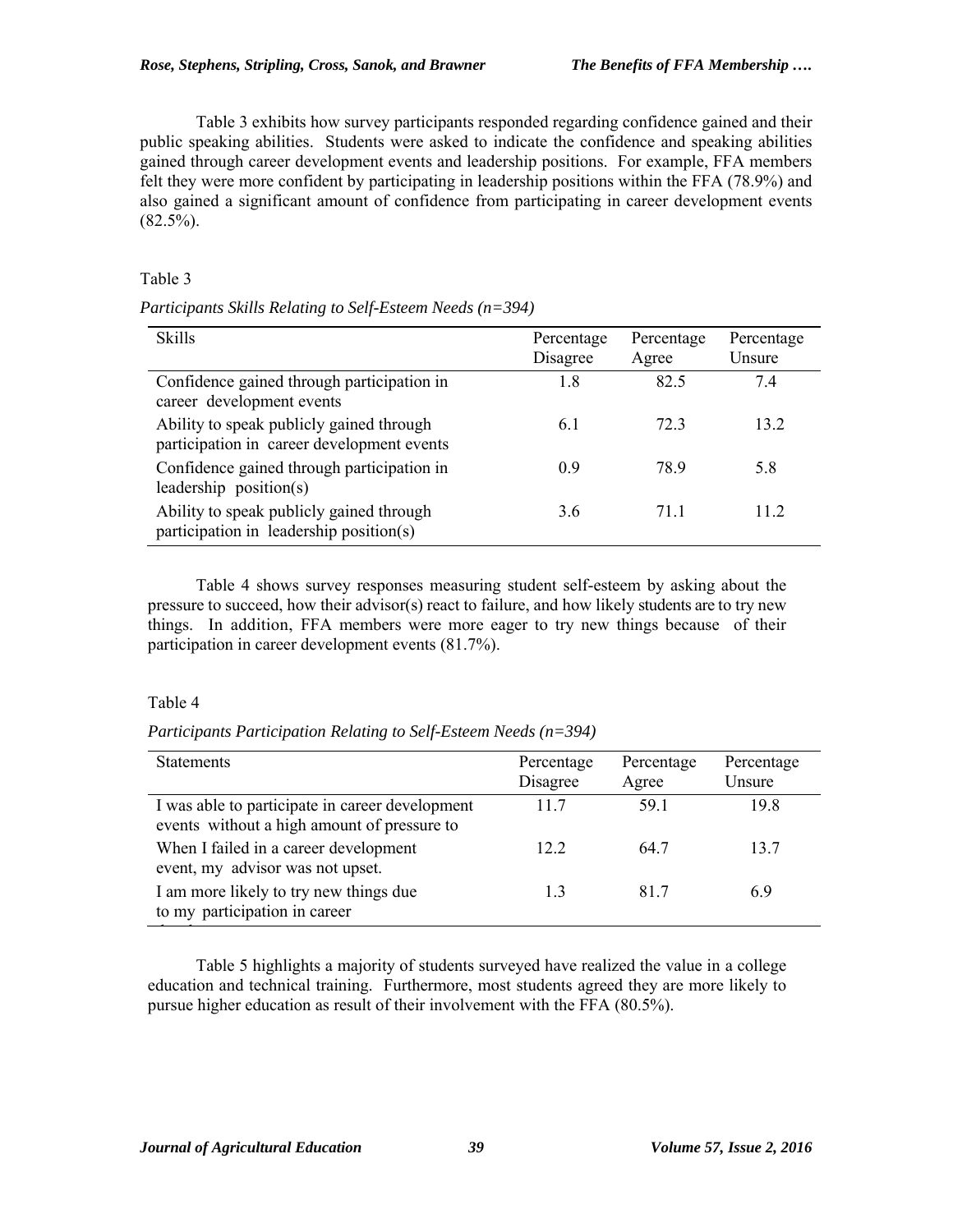# Table 5

*Participants Realization of Value in Education Relating to Self-Esteem Needs (n=394)* 

| <b>Statements</b>                                                                               | Percentage<br>Disagree | Percentage<br>Agree | Percentage<br>Unsure |
|-------------------------------------------------------------------------------------------------|------------------------|---------------------|----------------------|
| My involvement with FFA has helped me realize<br>the value in a college education.              | 3.8                    | 84.8                | 6.9                  |
| My involvement with FFA has helped me realize<br>the value in technical training. (Auto-diesel, | 5.3                    | 73 1                | 16.2                 |
| I am more likely to attend college or pursue<br>technical training as a result of my FFA        | 61                     | 80.5                | 8.1                  |
|                                                                                                 |                        |                     |                      |

Table 6 shows student responses to questions relating to desire for improvement and setting and achieving goals. Results show more than 80% of students surveyed want to improve and have a greater desire to set and achieve goals as a result of their FFA membership.

#### Table 6

*Participants Improvement and Goal-Setting Related to Self-Actualization Needs (n=394)*

| <b>Skills</b>                                                                       | Percentage<br>Disagree | Percentage<br>Agree | Percentage<br>Unsure |
|-------------------------------------------------------------------------------------|------------------------|---------------------|----------------------|
| Desire for improvement gained through<br>participation in career development events | 1.3                    | 86.0                | 4.8                  |
| Desire to set and achieve goals gained<br>through participation in career           | 0.8                    | 848                 | 6.6                  |
| Desire for improvement gained through<br>participation in leadership role(s)        | 0.8                    | 817                 | 3.8                  |
| Desire to set and achieve goals gained<br>through participation in leadership       | 0.5                    | 817                 | 3.8                  |
|                                                                                     |                        |                     |                      |

In Table 7, results indicate more than 70% of students agreed they attained knowledge and tested and improved their skill-level while participating in career development events or leadership positions. Specifically, 86% of members surveyed agreed their skill-level was improved through participation in career development events.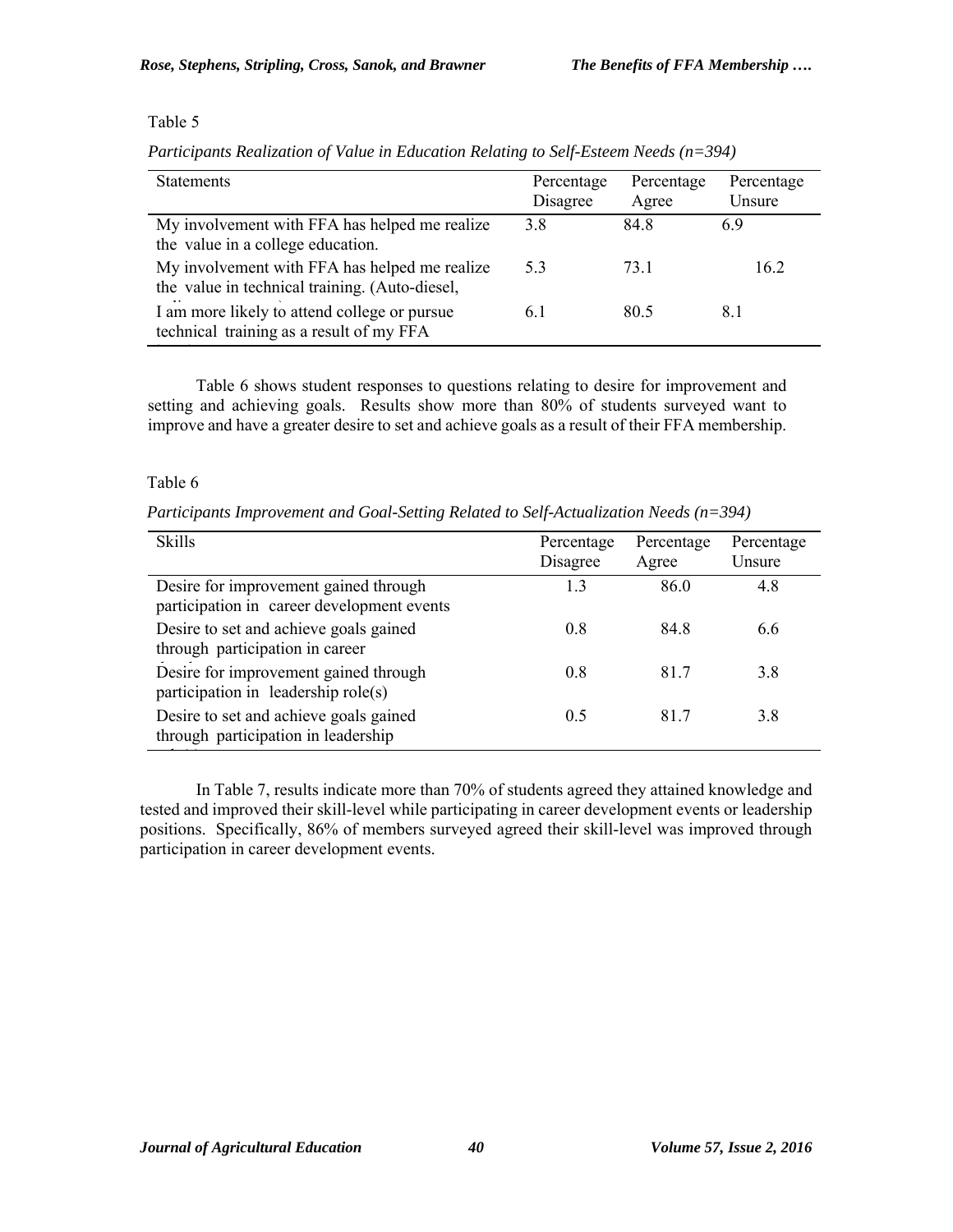### Table 7

*Participants Learning and Development Related to Self-Actualization Needs (n=394)* 

| <b>Statements</b>                                                                      | Percentage<br>Disagree | Percentage<br>Agree | Percentage<br>Unsure |
|----------------------------------------------------------------------------------------|------------------------|---------------------|----------------------|
| I attained knowledge through participating in<br>career development events.            | 0.5                    | 87.1                | 3.8                  |
| I was given the opportunity to test my skill-<br>level through participation in career | 0.8                    | 84.8                | 5.6                  |
| My skill-level was improved through<br>participation in career development events.     | 0.3                    | 86.0                | 4.3                  |
| I attained knowledge through<br>participating in a leadership position(s).             | 1.5                    | 74.6                | 6.6                  |
| I was given the opportunity to test my<br>skill-level through participation in a       | 2.0                    | 72.6                | 8.1                  |
| My skill-level was improved through<br>participation in leadership position(s).        | 1.5                    | 739                 | 6.9                  |

Finally, Table 8 shows how students improved their appreciation for self-discipline (92.9%), reaching goals (94.4%), remaining dedicated to goals (93.7%), learning from failure (91.6%), and learning new lessons, skills, or trades (93.1%). Fewer than 3% of the students responded they disagreed with the statements below.

# Table 8

*Participants Lessons Learned Relating to Self-Actualization Needs (n=394)* 

| <b>Statements</b>                                                                     | Percentage<br>Disagree | Percentage<br>Agree | Percentage<br>Unsure |
|---------------------------------------------------------------------------------------|------------------------|---------------------|----------------------|
| FFA has taught me or improved my<br>appreciation for self-discipline.                 | 1.3                    | 929                 | 3.8                  |
| FFA has taught me or improved my appreciation<br>for the value of reaching my goals.  | 1.3                    | 944                 | 23                   |
| FFA has taught me or improved my<br>appreciation for remaining dedicated to my        | 1.5                    | 93.7                | 2.5                  |
| FFA has taught me or improved my<br>appreciation for learning from failure.           | 23                     | 916                 | 4.1                  |
| FFA has taught me or improved my<br>appreciation for learning new lessons, skills, or | 15                     | 93.1                | 3.0                  |
|                                                                                       |                        |                     |                      |

## **Summary, Discussion, and Recommendations**

Overall, the FFA provides students with a physical and emotional sense of belonging and does so by building the self-confidence and self-esteem within its members. Through Career Development Events (CDEs), leadership positions, and other responsibilities, FFA members are motivated to reach their fullest potential. In addition, Maslow's Hierarchy of Needs (1943) - love, belonging, self-esteem and self-actualization - are being met through FFA involvement.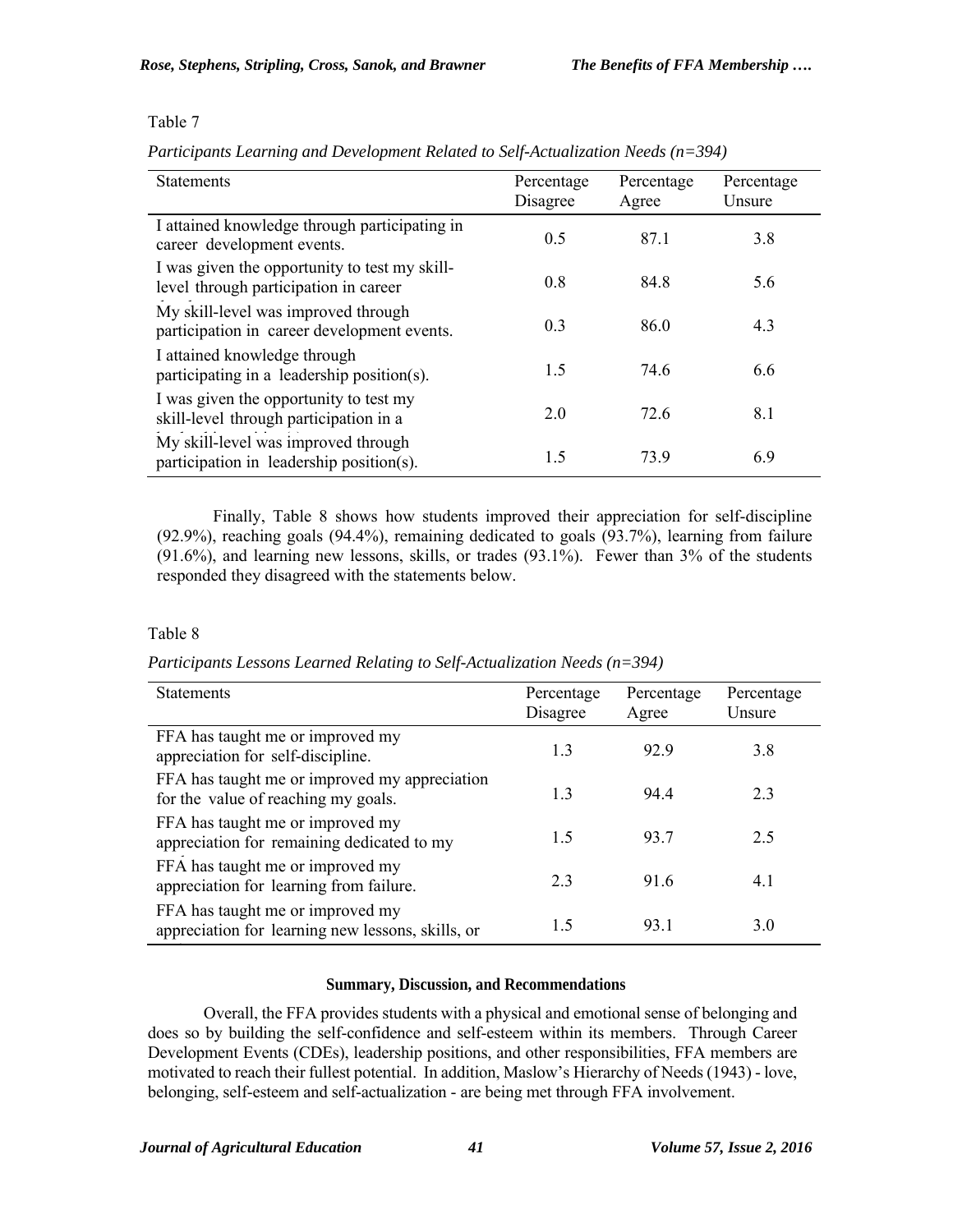### *Objective 1: Determine if FFA members are developing feelings of love and belonging while active in FFA.*

Maslow (1943) indicated love and belonging are basic needs, which individuals strive for, especially when trying to establish a presence within a group. Participation in a group could help secure sense of belonging and position within a group (Maslow, 1943). Additionally, Croom and Flowers (2001b) and Bird, Henry, and Phelps (2012) agreed FFA members join the FFA to meet their need for sense of belonging. Students who participated in the survey overwhelmingly responded the FFA is a place where their need for belonging and love is being met. Moreover, a majority (89.6%) of the FFA members surveyed responded that the FFA has given them a place to call home within their school. A majority (93.4%) of members also responded the FFA has enhanced their ability to make friends. Each of these responses among others indicates FFA members are placed in an environment leading students to fulfill their basic human need of love and belonging.

Townsend and Carter (1983) purported FFA members who attend local, state, and national events have high perceptions of personal development as well as leadership competencies and encouraged members to continue to attend such events. Bird, Henry, and Phelps (2012) additionally found FFA participation in Career Development Events (CDEs), working with others, and public speaking opportunities allow students to learn new knowledge and skills, making students ready for careers and/or college. This study proved the FFA provides opportunities for individuals to fulfill the basic need of love and belonging through working on a team, creating relationships with team members during training, and traveling for CDE competition.

To help fulfill members' need of love and sense of belonging, we recommend advisors continue to encourage their students to participate and attend as many events on the local, state, and national level as possible. Advertising these opportunities to members will allow members to know and understand the long term benefits of FFA involvement, further increasing participation and FFA membership. This study found students long for these opportunities and local chapters should consider evaluating if the needs of their students are being met and what more advisors can do to increase the sense of love and belonging on the local level. Replication of this study should be conducted in other states across the nation to determine if these results are consistent among members or if areas of the country need assistance in increasing opportunities for members' sense of love and belonging.

#### *Objective 2: Describe FFA members' self-esteem as it relates to their FFA involvement.*

Maslow (1943) indicated self-esteem as a basic need of human beings, as self-esteem provides high evaluation and self-respect among individuals. Croom and Flowers (2001c) indicated the FFA allows members to reach their personal goals, engage in meaningful activities, and increase students' self-esteem. Each year, the FFA provides FFA members with over \$2 million in scholarship awards. This study asked FFA members if they have been recognized or have received any awards or scholarships for their accomplishments and their feelings surrounding their accomplishments. A majority of students surveyed indicated they have been recognized or honored at the local, regional, state, and/or national levels. The Tennessee FFA Association awards students on the local, sectional, regional, and state level (Tennessee FFA Association, 2013).

In accordance with Croom and Flowers (2001a), the majority (82.5%) of FFA members who responded stated they had gained confidence being involved in the FFA. A majority (81.7%) of members surveyed responded they feel more accomplished due to their participation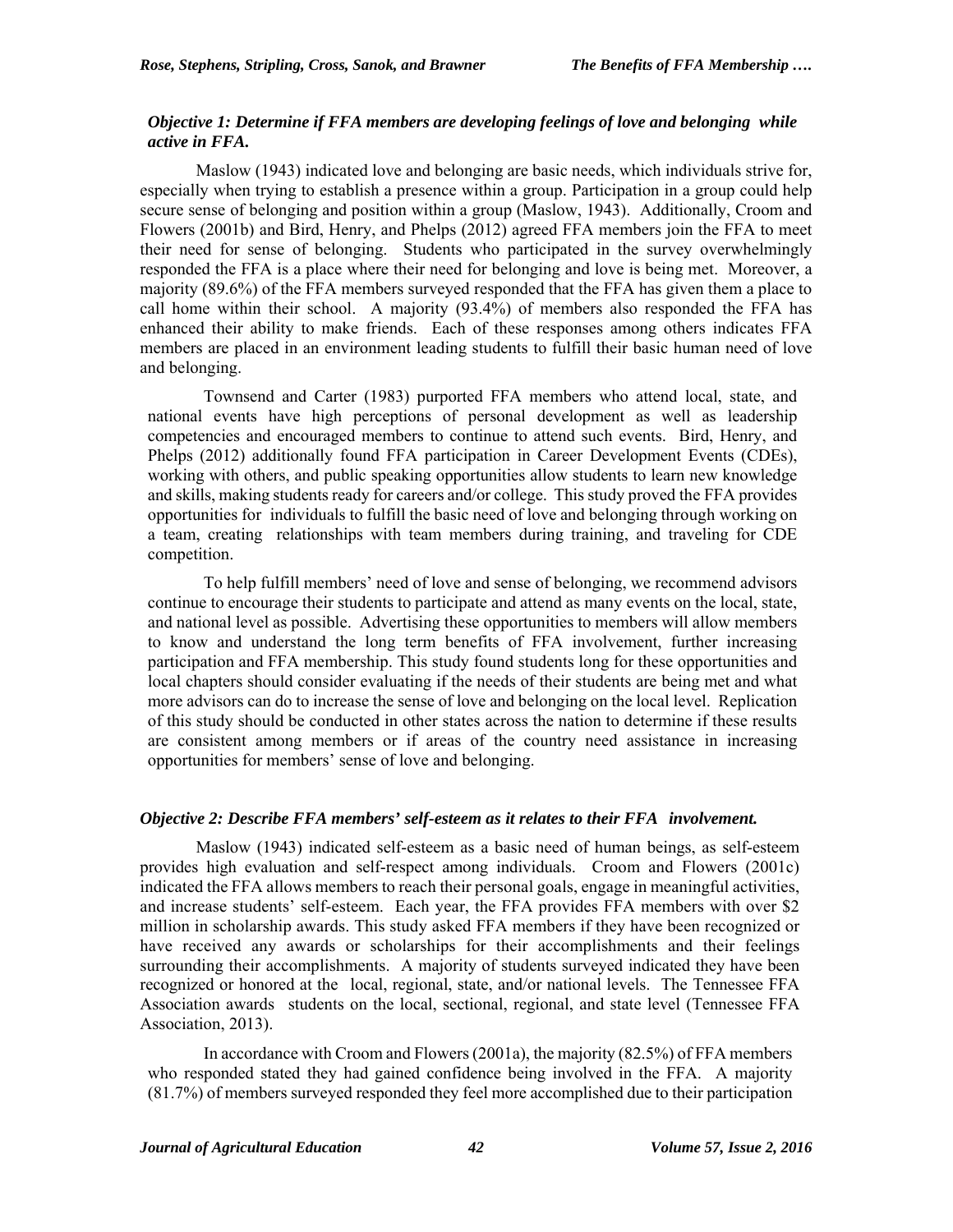in CDEs. Furthermore, 84.8% of members agree their involvement with the FFA has helped them realize the value in a college education. Likewise, 73.1% of members surveyed realize the value in technical training due to FFA involvement. In a culmination of awareness of postsecondary educational opportunities and a development of self-esteem, a majority (80.5%) of FFA members surveyed responded they plan to enroll in college or pursue technical training.

To further members' rise in self-esteem, local advisors should consider continuing recognizing student efforts in the form of awards, scholarships, words of affirmation, and encouraging their students to exceed their potential. In addition, future research should be conducted to determine the lasting impact of the FFA and how involvement affects members' self-esteem long term. Future research should also be conducted to determine the areas in which members gain confidence and self-esteem by participating in the FFA so advisors and those who work for the FFA can further increase FFA members' confidence and self-esteem in those areas and strengthen areas of weakness.

## *Objective 3: Assess FFA members' development of self-actualization through participation in FFA.*

Finally, self-actualization is described by Maslow (1943) as an individual's desire to exceed one's potential, becoming everything one is capable of achieving. Maslow also indicated self-actualization is difficult at times to achieve because of different life events and circumstances. Croom and Flowers (2001c) agreed by stating, students become eligible for FFA membership during one of the most difficult stages of life, teenage years. Both Maslow and Croom and Flowers (2001c) indicated an individual longs for contact, intimacy, and sense of belonging. The FFA provides these opportunities as well as the opportunity for selfactualization of participating members (Croom & Flowers, 2001a). The research questions in this study investigated students' expanded interest in career development and growth for potential career success. A majority of students stated they have higher aspirations for themselves as a result of their membership. Each of these benefits of FFA membership contributes to self-actualization.

Among the questions asked of the FFA members, Question 1.5 most closely related to a student's ability to achieve self-actualization through the FFA. In fact, a majority (59.1%) of members agreed they are able to participate in CDEs without a high amount of pressure to succeed. When asked if members felt more accomplished due to their participation in CDEs, 81.7% responded they indeed felt more accomplished. These results and others from the survey reveal students are given opportunities to achieve their full potential through the FFA and feel confident trying new things.

In order to continue to meet members' self-actualization needs, we recommend this study be replicated across the nation. We also recommend this study be conducted across all levels of membership (e.g. collegiate, alumni, honorary) to determine if the FFA impacts self-actualization throughout a member's life. Additionally, in order to continue member success and improve the FFA programming, we recommend future research to determine what specific CDEs and other FFA events contribute to self-actualization. This will help discover more specific interests of the members so the FFA programming can better benefit the interests of its members.

Overall, we recommend other student and youth-oriented organizations realize the importance of providing its members with opportunities to meet their basic human needs, therefore, replication of this study among other organizations is called for. By replicating this study, other student organizations can compare if their students have the same feelings towards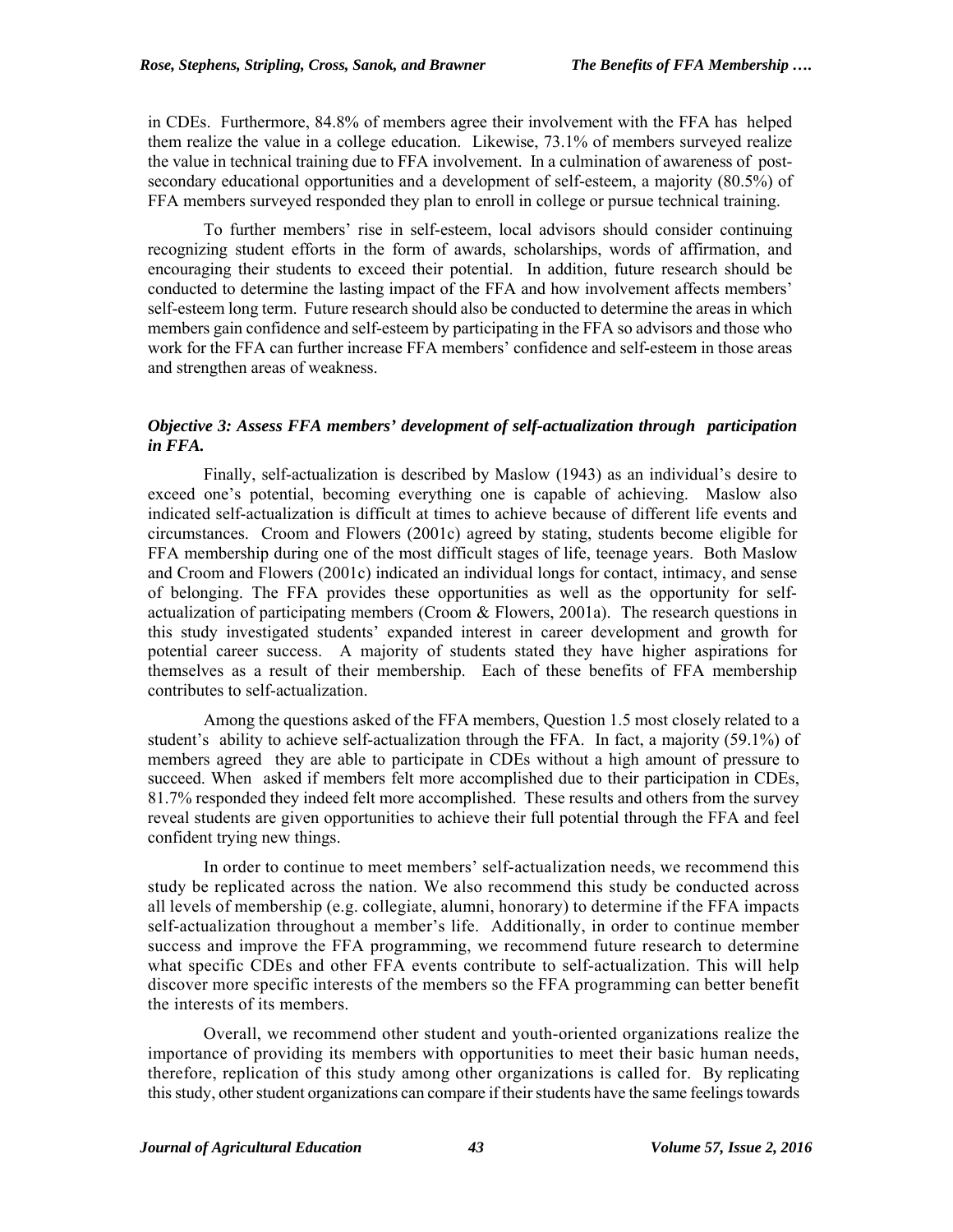their respected organizations and what the organization can do to increase these needs among their members. Replication of this study should also be conducted on all levels of membership to determine if collegiate, alumni, and honorary members' need for self-actualization, love, selfesteem, and sense of belonging are being met throughout their life because of the FFA. Moreover, future research should focus on determining how the FFA improves the overall high school experience as this study only captured a portion of the positive impact the FFA has on the lives of its members.

#### **References**

- Ary, D., Jacobs, L. C., & Sorensen, C. (2010). *Introduction to research in education* (9th ed.). Belmont, CA: Wadsworth Cengage Learning.
- Bird, W., Henry A., & Phelps, K. (2012). Factors influencing or discouraging secondary School students' FFA participation. *Journal of Agricultural Education, 53* (2), 70-86. doi:10.5032/jae.2012.02070
- Croom, D. B., & Flowers, J. L. (2001a). A question of relevance: FFA programs and services as perceived by FFA members and non–members. *Journal of Southern Agricultural Education Research, 51*(1), 6–19. Retrieved from http://pubs.aged.tamu.edu/jsaer/toc51.html
- Croom, D. B., & Flowers, J. L. (2001b). Finding and keeping members: Perspectives of FFA members and non-members on the effectiveness of FFA programs and services. *Proceedings of the 28th Annual National Agricultural Education Research Conference, New Orleans, LA*, 72-84.
- Croom, D. B., & Flowers, J. L. (2001c). Factors influencing an agricultural education student's perception of the FFA organization [Electronic version]. *Journal of Agricultural Education*, *42*(2), 28-37.
- Dillman, D. A., Smyth, J. D., & Melani, L. (2010). *Internet, mail, and mixed-mode surveys: The tailored design method* (3rd ed.). Toronto, Canada: Wiley & Sons.
- Huitt, W. (2007). *Educational Psychology Interactive*. Valdosta, GA: Valdosta State University. Retrieved from http://www.edpsycinteractive.org/topics/regsys/maslow.html
- Maslow, A. H. (1943). A theory of human motivation. *Psychological Review*, 50, 370-396.

Retrieved from http://www.researchhistory.org/2012/06/16/maslows-hierarchy-of-needs/

- Lerner, R. (2009). The positive youth development perspective: Theoretical and empirical bases of strengths–based approach to adolescent development. In S. Lopez & C. Snyder (Eds.), *Oxford Handbook of Positive Psychology* (pp. 149–163). New York, NY: Oxford University Press.
- National Association of Agricultural Educators. (2013). *What is agricultural education*? Retrieved from http://www.naae.org/teachag/about-ag-education.php.
- National Association of Agricultural Educators (2015). *What is Agricultural Education*? Retrieved from http://www.naae.org/whatisaged/.
- National FFA Organization. (2003). *Blue jackets gold standards*. Evansville, IN: M.T. Publishing Company, Inc.
- National FFA Organization. (2010). *Official FFA manual*. Indianapolis, IN: National FFA Organization.